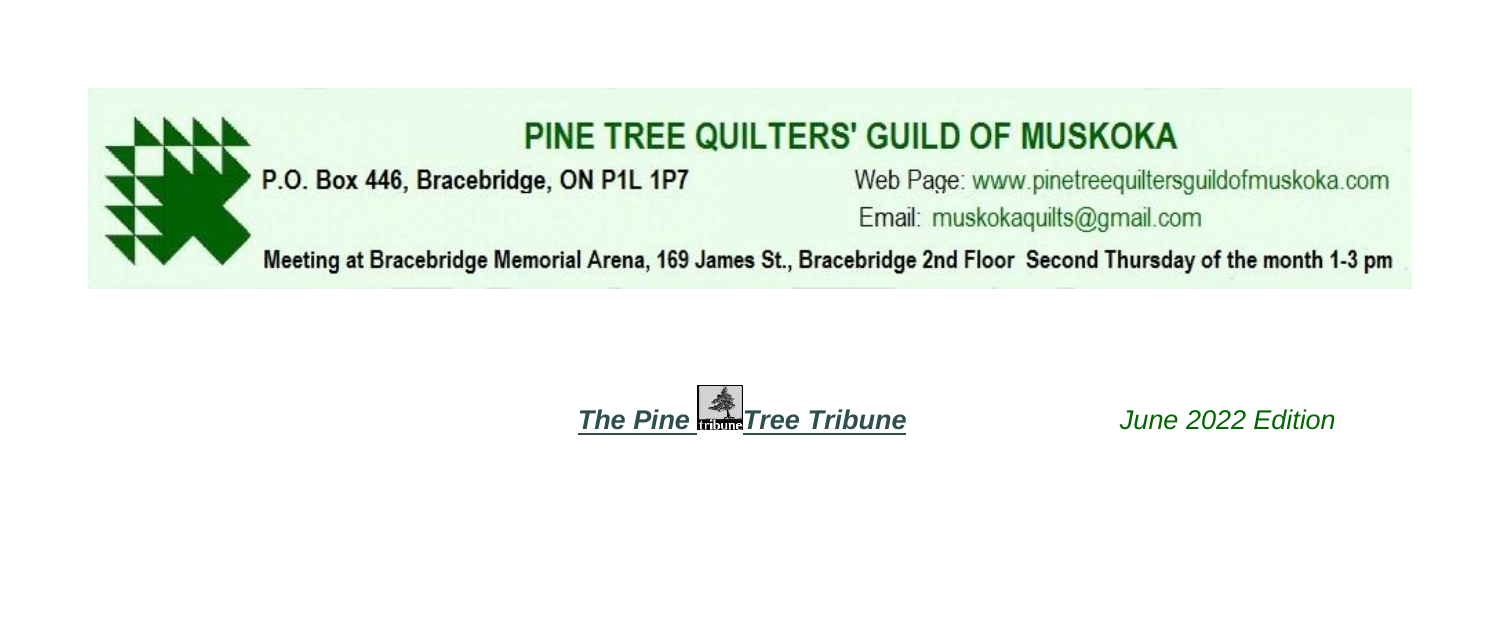



June brings us to the end of the guild's thirty-first year! So much has changed since the guild started in its early years. The events of the last two years have certainly pushed us to make some changes and to further embrace technology. We are also looking forward to our first in-person meeting in September. Thank you to members of the executive and committee members for their outstanding job this year, and we look forward to another great program in the coming year.

**President's Challenge:** Thank you to those who participated in this year's pillow challenge. Congratulations to Betty Ann M. for receiving the highest number of votes for her entry. Hopefully, after seeing the different entries, other members will be inspired to make decorative pillows! You can never have too many cushions in your house!

#### **31st Annual General Meeting:**

In the second portion of our June Members' Meeting, we will be conducting our AGM. Members will be asked to vote in members of the executive and committee members for the 2022-23 Guild year.

- Past President: Suzanne B-R (once replacement is found for President)
- \*President: Suzanne B-R will remain in this role until a replacement is found.
- \*Vice-President: Terry W. has submitted her name
- \*Secretary: Heather M. has submitted her name
- Treasurer: Cathy G.
- Program: Dale M. and Pat W.
- Workshops: Donna N.
- Membership: Mary W.
- Library: Jan M.
- Newsletter: Dennis P.
- \*Outreach: role is open
- Hospitality: Lynda G.
- Website: Pam R.
- Sunshine: Tina B.
- Block of the Month: Barbara B.
- Photographer: role is open
- Quilt Show Convenors: Carrie L. and Suzanne B-R
- Special Project: Halina D.
- *N.B. As this Newsletter is posted on the public portion of our website, we do not include last names, only first initials. Full names can be found on the 'Members Only' portion of our website.*

We would like to acknowledge those executive members who are stepping down from their roles: Nancy L., Past-President, Carrie L., Vice-President, Susan P., Secretary Andrea O., Outreach We are grateful for their dedication and hard work over the years.

The minutes of our last Annual General Meeting (2020-21) are being sent to all members in an e-blast following this newsletter. The Annual Committee Reports are included in the blast, as well. **Please review the minutes and committee reports so that you can vote on the motions to accept them at the AGM.**

# **Upcoming Events**

The **Modern Group** will be meeting Thursday, June 2<sup>nd</sup> at Annie William's Park in Bracebridge at 1:00 p.m. (weather permitting).

Our next **Zoom Members' Meeting** is scheduled for Thursday, June 9, 2022 @ 1:00 p.m. Bonnie Leonard and Donna Milner will speak to us about Quilts of Valour. Our guild has supported this undertaking for several years through the contribution of quilts.



We hope to see you at our final meeting of the year. Wishing you and your families a great Summer. Take time to enjoy everything the season has to offer. Be happy and stay healthy!

*Suzanne B-R.*  President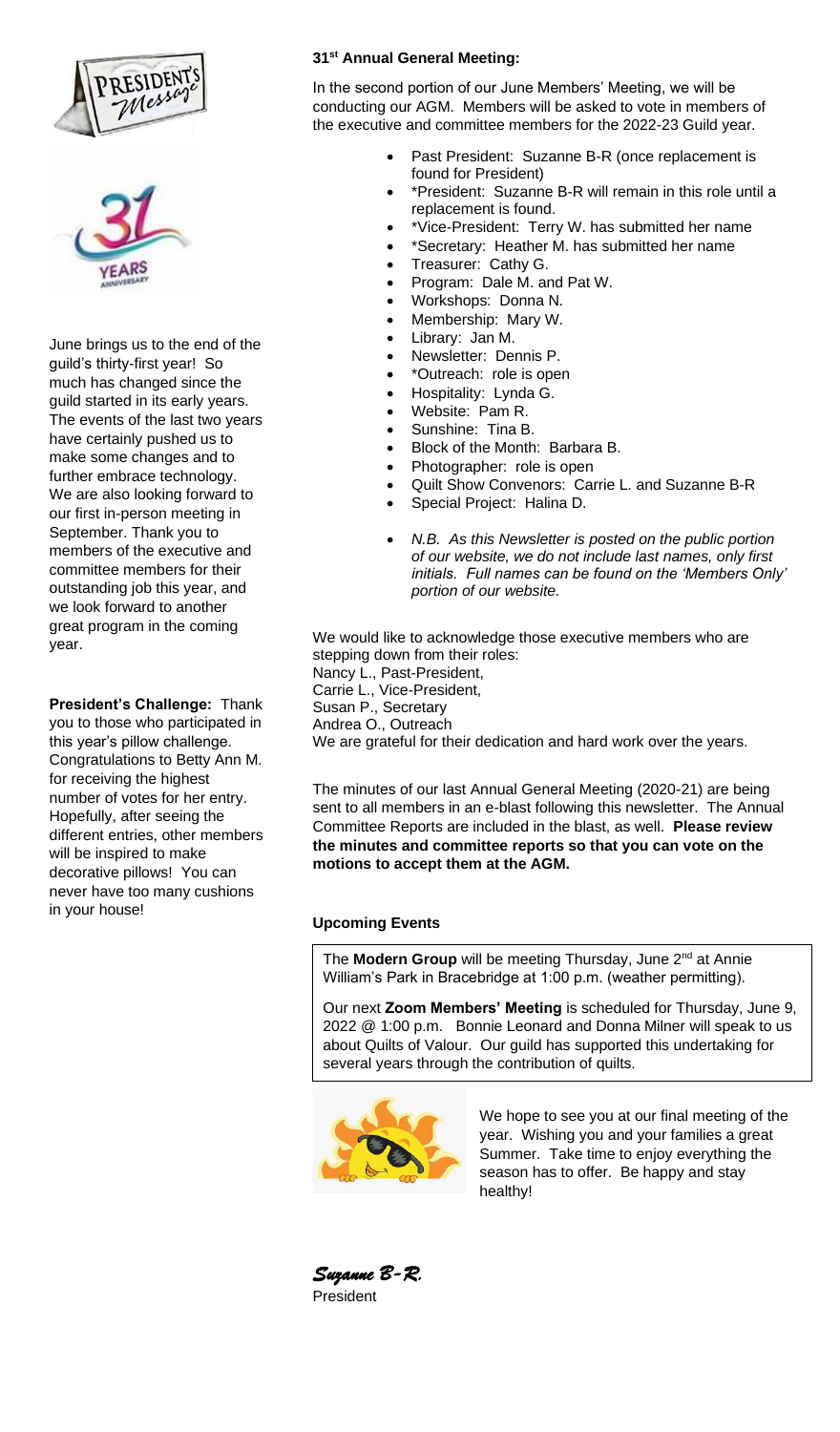### **Hospitality Committee**

Hospitality has been very quiet for the last 2 years but we're looking forward to seeing members in September.

Over the summer we will be confirming protocols with the Public Health Department and the Town of Bracebridge so that we can safely provide drinks and treats at our meetings.



# **Outreach**

In May, I delivered 12 quilts to Free Stuff for Daily Needs in Gravenhurst. As of May27 our stash includes 55 cuddle/baby quilts, 13 quilt tops, 11 kits that need to be finished and 4 large quilts. Thank you to the guild members who continue to donate their time and talents for this worthwhile cause. All agencies are so appreciative.

# *Andrea O.*

# **Annual Review of Guild Financials**



It is hard to believe that it's already time to recruit 2 volunteers to review the Guild's books for the 2021-2022 fiscal year. It's our hope again this year that members who haven't reviewed the books previously will step up.

Reviewing the books is an opportunity to contribute to the Guild without having to make a long-term commitment. The review takes place in the summer, typically requires a half day of your time, and can be done at a time convenient to those doing the review. If you are interested in helping out, my contact information can be found on the executive list in the Members Only section of the Guild website.

*Cathy G.* 

### **Program**



**Sigh! Another Zoom meeting** when we would sooner get back to our traditional year end potluck lunch! It is hard to create a party atmosphere online, so on June 9th, we have arranged a special presentation in addition to our annual meeting. **Donna Miner & Bonnie Leonard** will be speaking about **Quilts of Valour**. Several Members of our guild are active participants in this ongoing, worthwhile project. If there is enough time, we have a plan for a bit of fun too!

### **Show and Share**

If you have any quilts to show, please send a picture to Dale. Send them to: showandshareptqgm@gmail.com

### **BOM - An Apology**

I failed to do things decently, and in order, in regards to recruiting our BOM coordinator for next year. My apologies, especially to Barbara B. She has graciously forgiven my error and is prepared to head up the BOM program for our 2022 - 2023 season. Thank you, Barb. Watch for more information in our September newsletter. - *Dale*

### **A Call for Helpers**

#### **Photographer**

#### - at in person meetings

**(Every month except January, February & March)** Duties:

- take pictures of meeting activities, quilts and people
- you can use the guild camera, or your own phone

- the pictures are to be uploaded onto the guild albums on flickr (coach available if needed)

#### **4 Member Led Workshop Leaders**

- this is a volunteer position - your donation helps the guild afford in person presenters.

- the 2-hour workshops are presented via Zoom

- Do you have a technique, quilt design or method you could teach others?

- Dale M. is willing to video tape or help you with a slide show if needed.

- last year we had 20 to 30 participants in each workshop

# **Coming in September!**

**Bethany Garner** is visiting in September! She is known nationally and internationally and fosters a love for quilts and quilting wherever she goes. Bethany will be leading a **Dye Day Workshop on Wednesday September 7th at the home of Dale M.** This is a flat dyeing technique. There are only 20 spaces! Bethany's **in person guild presentation, " Art of Survival" on September 8th**, will include a spectacular array of quilts from her collection that embraces traditional, innovative and contemporary. **Workshop Registration will be available for renewed members in early August. Watch for the Guild eblast.** For more information:

https://www.facebook.com/garnerbethany https://www.bethanygarner.com/ http://www.pinetreequiltersguildofmuskoka.com/

#### **Our 2022 - 2023 Speaker Lineup**

Once all of our contracts are signed, you will find the speaker lineup for next year on our website. We are working on it and expect to have it ready before membership registration opens in July.

From your Enthusiastic Program Committee

*Dale M. and Pat W.*

**Treasurer**